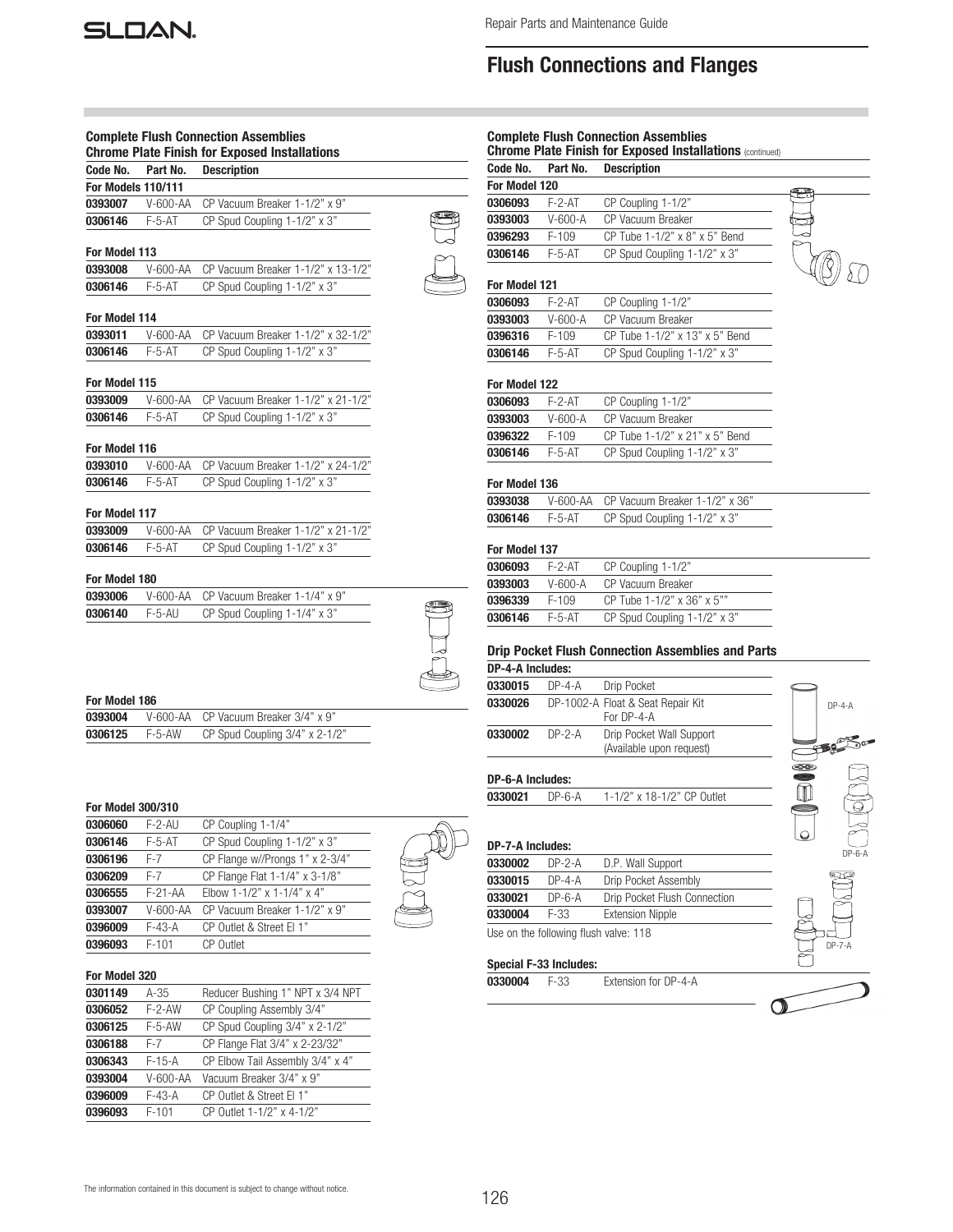# Flush Connections and Flanges

|                |                                    | <b>Complete Flush Connection Assemblies</b><br><b>Rough Brass Finish for Concealed Installations</b> |       |
|----------------|------------------------------------|------------------------------------------------------------------------------------------------------|-------|
| Code No.       |                                    | Part No. Description                                                                                 |       |
| For Model 150  |                                    |                                                                                                      |       |
| 0323011        | $V-500-A$                          | <b>RB Vacuum Breaker</b>                                                                             |       |
| 0306087        | $F-2-A$                            | RB 1-1/2" Coupling w/S30                                                                             |       |
| 0306569        | $F-22$                             | RB Outlet 1" NPT Female                                                                              |       |
| For Model 152  |                                    |                                                                                                      |       |
|                |                                    | 0323177 V-500-AA RB Vacuum Breaker 1-1/2"                                                            |       |
|                |                                    | x 22" w/ 3" Score                                                                                    |       |
| 0206146        | $F-21$                             | RB 1-1/2" El Double Male Slip                                                                        |       |
| 0306091        | $F-2-A$                            | RB 1-1/2" Coupling w/S21                                                                             |       |
| 0306619        | $F-2-AA$                           | RB Two Sets F-2-A 1-1/2" Coupling                                                                    |       |
|                | $F-100$                            | RB Outlet - Specify Size                                                                             |       |
|                |                                    |                                                                                                      |       |
| 0206146        | <b>For Model 153/155</b><br>$F-21$ | RB 1-1/2" El Double Male Slip                                                                        |       |
| 0306146        | $F-5-AT$                           | CP Spud Coupling 1-1/2" x 3"                                                                         |       |
| 0306237        | $F-7$                              |                                                                                                      |       |
| 0306400 F-15-A |                                    | CP Flange w/Prongs 1-1/2" x 2-3/4"<br>CP Elbow 1-1/2" x 4"                                           |       |
|                |                                    |                                                                                                      |       |
| 0306619 F-2-AA |                                    | RB Two Sets F-2-A 1-1/2" SJ Coupling                                                                 |       |
| 0323176        |                                    | V-500-AA 1-1/2" x 17-1/2" w/ 3" Score                                                                |       |
|                | $F-102$                            | CP Outlet - Specify Size                                                                             |       |
| For Model 154  |                                    |                                                                                                      |       |
| 0206146        | $F-21$                             | RB 1-1/2" El Double Male Slip                                                                        |       |
| 0306091        | $F-2-A$                            | RB 1-1/2" Coupling w/S21                                                                             |       |
| 0306146 F-5-AT |                                    | CP Spud Coupling 1-1/2" x 3"                                                                         |       |
| 0306237        | F-7                                | CP Flange 1-1/2" x 2-3/4" w/Prongs                                                                   |       |
| 0306619 F-2-AA |                                    | RB Two Sets F-2-A 1-1/2" SJ Coupling                                                                 |       |
| 0323177        |                                    | V-500-AA RB Vacuum Breaker 1-1/2" x<br>22 w/ 3" Score                                                | ICz q |
|                | F-102                              | CP Outlet - Specify Size                                                                             |       |
| For Model 140  |                                    |                                                                                                      |       |
| 0206146        | F-21                               | RB 1-1/2" El Double Male Slip                                                                        |       |
| 0306146 F-5-AT |                                    | CP Spud Coupling 1-1/2" x 3"                                                                         |       |
| 0306237 F-7    |                                    | CP Flange w/Prongs 1-1/2" x 2-3/4"                                                                   |       |
| 0306619        | $F-2-AA$                           | RB Two Sets F-2-A 1-1/2" SJ Coupling                                                                 |       |
| 0306688        | $F-25-A$                           | RB Elbow/Tail 1-1/2" x 10" C/E                                                                       |       |
|                |                                    | w/ 3" Score                                                                                          |       |
|                |                                    | 0323188 V-500-AA RB Vacuum Breaker                                                                   |       |
|                |                                    | 1-1/2" x 11-1/2" w/ 3" Score                                                                         |       |
|                | $F-102$                            | CP Outlet - Specify Size                                                                             |       |
| For Model 142  |                                    |                                                                                                      |       |
| 0206146        | $F-21$                             | RB 1-1/2" El Double Male Slip                                                                        |       |
| 0306146        | $F-5-AT$                           | CP Spud Coupling 1-1/2" x 3"                                                                         |       |
| 0306237        | F-7                                | CP Flange w/Prongs 1-1/2" x 2-3/4"                                                                   |       |
| 0306400        | $F-15-A$                           | CP Elbow 1-1/2" x 4"                                                                                 |       |
| 0306619        | $F-2-AA$                           | RB Two Sets F-2-A 1-1/2" SJ Coupling                                                                 |       |
| 0306688        | $F-25-A$                           | RB Elbow/Tail 1-1/2" x 10 C/E                                                                        |       |
|                |                                    | w/ 3" Score                                                                                          |       |
| 0323207        |                                    | V-500-AA RB Vacuum Breaker 1-1/2" x<br>6" w/ 3" Score                                                |       |
|                | $F-102$                            | CP Outlet - Specify Size                                                                             |       |
|                |                                    |                                                                                                      |       |

|                          |                   | <b>Complete Flush Connection Assemblies</b>                       |  |
|--------------------------|-------------------|-------------------------------------------------------------------|--|
|                          |                   | Rough Brass Finish for Concealed Installations (continued)        |  |
|                          | Code No. Part No. | <b>Description</b>                                                |  |
| For Model 143            |                   |                                                                   |  |
| 0206146                  | $F-21$            | RB 1-1/2" El Double Male Slip                                     |  |
| 0306091 F-2-A            |                   | RB 1-1/2" Coupling w/S21                                          |  |
| 0306619 F-2-AA           |                   | RB Two Sets F-2-A 1-1/2" SJ Coupling                              |  |
| 0306688 F-25-A           |                   | RB Elbow/Tail 1-1/2" x 10"<br>C/E w/ 3" Score                     |  |
|                          |                   | 0323188 V-500-AA RB Vacuum Breaker 1-1/2" x<br>11-1/2 w/ 3" Score |  |
|                          | $F-100$           | RB Outlet - Specify Size                                          |  |
| For Model 144<br>0206146 | $F-21$            | RB 1-1/2" El Double Male Slip                                     |  |
| 0306091                  | $F-2-A$           | RB 1-1/2" Coupling w/S21                                          |  |
| 0306619 F-2-AA           |                   | RB Two Sets F-2-A 1-1/2" SJ Coupling                              |  |
| 0306688 F-25-A           |                   | RB Flbow/Tail 1-1/2" x 10"<br>C/E w/ 3" Score                     |  |
|                          |                   | 0323208 V-500-AA RB Vacuum Breaker 1-1/2" x<br>7-1/2" w/ 3" Score |  |
|                          | $F-100$           | RB Outlet - Specify Size                                          |  |
| For Model 192            |                   |                                                                   |  |
| 0206146                  | $F-21$            | RB 1-1/2" El Double Male Slip                                     |  |
| 0306140                  | $F-5-AU$          | <b>CP Spud Coupling</b>                                           |  |
| 0306237                  | $F-7$             | CP Flange w/Prongs 1-1/2" x 2-3/4"                                |  |
| <b>በኃበፎብ7ዓ ፫</b> 1፫ ለ    |                   | $CD$ Elbow/Toil 1 1/0" $v$ 1 1/4" $v$ 4"                          |  |

| 0306237 F-7    |       | CP Flange w/Prongs 1-1/2" x 2-3/4"                                 |
|----------------|-------|--------------------------------------------------------------------|
| 0306472 F-15-A |       | CP Elbow/Tail 1-1/2" x 1-1/4" x 4"                                 |
| 0306619 F-2-AA |       | RB Two Sets F-2-A 1-1/2" SJ Coupling                               |
|                |       | 0323188 V-500-AA RB Vacuum Breaker<br>1-1/2" x 11-1/2" w/ 3" Score |
|                | F-102 | CP Outlet -Specify Size                                            |



#### For Model 195

| 0306054 F-2-AW |        | RB Coupling 3/4"                                         |
|----------------|--------|----------------------------------------------------------|
|                | F-15-A | Specify Size                                             |
|                |        | <b>0323003</b> V-500-AA RB Vacuum Breaker 3/4" x 10-1/2" |

#### For Model 197

| 0306125 F-5-AW | CP Spud Coupling 3/4" x 2-1/2"                           |
|----------------|----------------------------------------------------------|
| 0306186 F-7    | CP Flange 3/4" x 2-3/4"                                  |
| 0306375 F-15-A | CP Elbow/Tail 3/4" x 5"                                  |
| 0306376 F-15-A | CP Elbow/Tail $3/4$ " x $14$ "                           |
|                | <b>0323003</b> V-500-AA RB Vacuum Breaker 3/4" x 10-1/2" |

### For Model 190

| 0206146 F-21   |         | RB 1-1/2" El Double Male Slip                                     |
|----------------|---------|-------------------------------------------------------------------|
| 0306059 F-2-AU |         | RB Coupling 1-1/4"                                                |
| 0306088 F-2-AT |         | RB Coupling 1-1/2"                                                |
| 0306091 F-2-A  |         | RB 1-1/2" Coupling w/S21                                          |
|                |         | 0323188 V-500-AA RB Vacuum Breaker<br>1-1/2" x 11-1/2" w/3" Score |
|                | $F-110$ | <b>Specify Size</b>                                               |

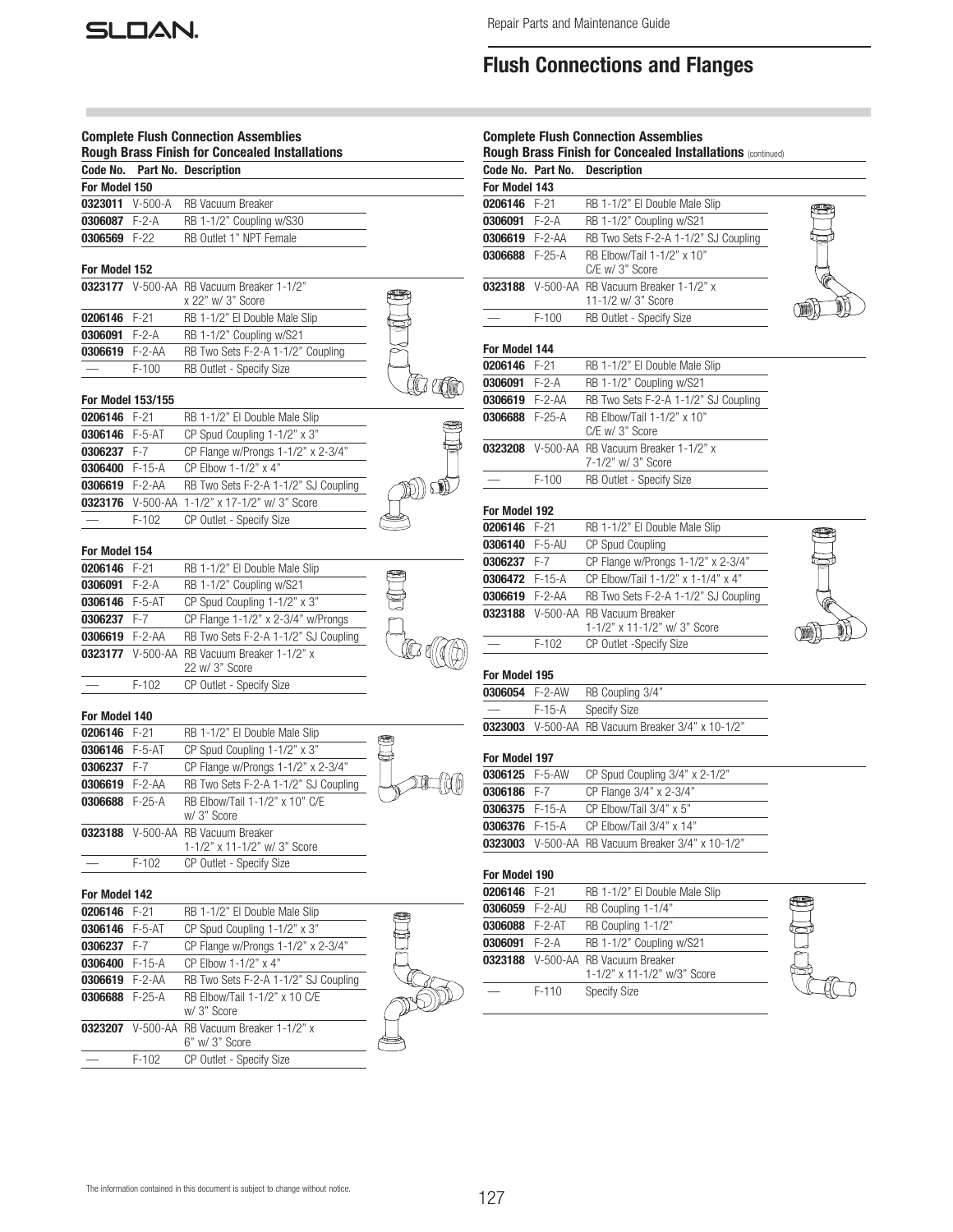

# Flush Connections and Flanges

|                                |         | <b>Complete Flush Connection Assemblies</b>                                     |                                   |  |
|--------------------------------|---------|---------------------------------------------------------------------------------|-----------------------------------|--|
|                                |         | Rough Brass Finish for Concealed Installations (continued)                      |                                   |  |
| Code No. Part No.              |         | Description                                                                     |                                   |  |
| For Model 312                  |         |                                                                                 |                                   |  |
| 0306060 F-2-AU                 |         | CP Coupling 1-1/4"                                                              |                                   |  |
| 0306087 F-2-A                  |         | RB 1-1/2" Coupling w/S30                                                        |                                   |  |
| 0306146 F-5-AT                 |         | CP Spud Coupling 1-1/2" x 3"                                                    |                                   |  |
| 0306209 F-7                    |         | CP Flange Flat 1-1/4" x 3-1/8"                                                  |                                   |  |
| 0306555 F-21-AA                |         | CP Elbow 1-1/2" x 1-1/4" x 4"                                                   |                                   |  |
| 0306569 F-22                   |         | RB Outlet 1" NPT Female x 1-1/2"                                                |                                   |  |
|                                |         | 0393007 V-600-AA CP Vacuum Breaker 1-1/2" x 9"                                  |                                   |  |
| For Model 313                  |         |                                                                                 |                                   |  |
| 0206146 F-21                   |         | RB 1-1/2" El Double Male Slip                                                   |                                   |  |
| 0306087 F-2-A                  |         | RB 1-1/2" Coupling w/S30                                                        |                                   |  |
| 0306091 F-2-A                  |         | RB 1-1/2" Coupling w/S21                                                        | <u>ponon</u>                      |  |
| 0306569 F-22                   |         | RB Outlet 1" NPT Female x 1-1/2"                                                |                                   |  |
| 0306619 F-2-AA                 |         | RB Two Sets F-2-A 1-1/2"                                                        |                                   |  |
|                                |         | SJ Coupling                                                                     |                                   |  |
| 0322026 V-79                   |         | RB 1" Adapter                                                                   | Œ                                 |  |
|                                |         | 0323188 V-500-AA RB Vacuum Breaker                                              | `O I I & & annonco I              |  |
|                                |         | 1-1/2" x 11-1/2" w/3" Score                                                     |                                   |  |
|                                | $F-100$ | <b>RB</b> Outlet                                                                |                                   |  |
| For Model 318                  |         |                                                                                 |                                   |  |
| 0206146 F-21                   |         | RB 1-1/2" El Double Male Slip                                                   |                                   |  |
| 0306087 F-2-A                  |         | RB 1-1/2" Coupling w/S30                                                        |                                   |  |
| 0306146 F-5-AT                 |         | CP Spud Coupling 1-1/2" x 3"                                                    | <b><i><u>HIIIIIIIIIII</u></i></b> |  |
| 0306237 F-7                    |         | CP Flange w/Prongs 1-1/2" x 2-3/4"                                              |                                   |  |
| 0306569 F-22                   |         | RB Outlet 1" NPT Female x 1-1/2"                                                |                                   |  |
| 0306619 F-2-AA                 |         | RB Two Sets F-2-A 1-1/2" SJ Coupling                                            |                                   |  |
| 0322026 V-79                   |         | RB 1" Adapter                                                                   | œ                                 |  |
|                                | $F-102$ | CP Outlet - Specify Size                                                        | 1118 Din<br>$\mathbb{H}$          |  |
|                                |         | 0323188 V-500-AA RB Vacuum Breaker 1-1/2" x 11-1/2"                             |                                   |  |
|                                |         | w/3" Score                                                                      |                                   |  |
|                                |         |                                                                                 |                                   |  |
| For Model 323                  |         |                                                                                 |                                   |  |
| 0206160 F-22                   |         | RB 3/4" Outlet Female                                                           | IIIIIIIIIII                       |  |
| 0306054 F-2-AW                 |         | RB 3/4"                                                                         | m                                 |  |
| 0306087 F-2-A                  |         | RB 1-1/2" Coupling w/S30                                                        |                                   |  |
| 0306366 F-15-A<br>0322021 V-79 |         | RB Elbow Tail Assembly 3/4" x 11"                                               |                                   |  |
|                                |         | RB 3/4" Adapter Inlet<br>0323003 V-500-AA RB Vacuum Breaker 3/4" x 10-1/2"      | Œ                                 |  |
|                                |         |                                                                                 | ФQ                                |  |
| For Model 343                  |         |                                                                                 | 叩目                                |  |
| 0206146 F-21                   |         | RB 1-1/2" El Double Male Slip                                                   |                                   |  |
| 0306059 F-2-AU                 |         | RB Coupling 1-1/4"                                                              |                                   |  |
| 0306087 F-2-A                  |         | RB 1-1/2" Coupling w/S30                                                        |                                   |  |
| 0306091                        | $F-2-A$ | RB 1-1/2" Coupling w/S21                                                        | سم                                |  |
| 0306569 F-22                   |         | RB Outlet 1" NPT Female x 1-1/2"                                                |                                   |  |
| 0322026 V-79                   |         | RB 1" Adapter                                                                   |                                   |  |
|                                |         | 0323188 V-500-AA RB Vacuum Breaker 1-1/2" x 11-1/2"                             |                                   |  |
|                                |         | w/ 3" Score                                                                     |                                   |  |
|                                | $F-110$ | RB 1-1/2" Flange x 1-1/4" Tube                                                  | `JI I § § www.l                   |  |
|                                |         | w/Score                                                                         |                                   |  |
| For Model 139                  |         |                                                                                 |                                   |  |
| 0206146 F-21                   |         | RB 1-1/2" El Double Male Slip                                                   | أتتتنأ                            |  |
| 0306619 F-2-AA                 |         | RB Two Sets F-2-A 1-1/2" Coupling                                               |                                   |  |
|                                |         | 0323312 V-500-AA RB Vacuum Breaker 1-1/2" x 33-1/2"                             |                                   |  |
|                                |         | w/3" Score                                                                      |                                   |  |
| 0396210 F-102                  |         | RB Tube 1-1/2" x 10" w/Score                                                    |                                   |  |
|                                |         |                                                                                 |                                   |  |
|                                |         |                                                                                 | n bilt                            |  |
|                                |         | The information contained in this document is subject to change without notice. | 128                               |  |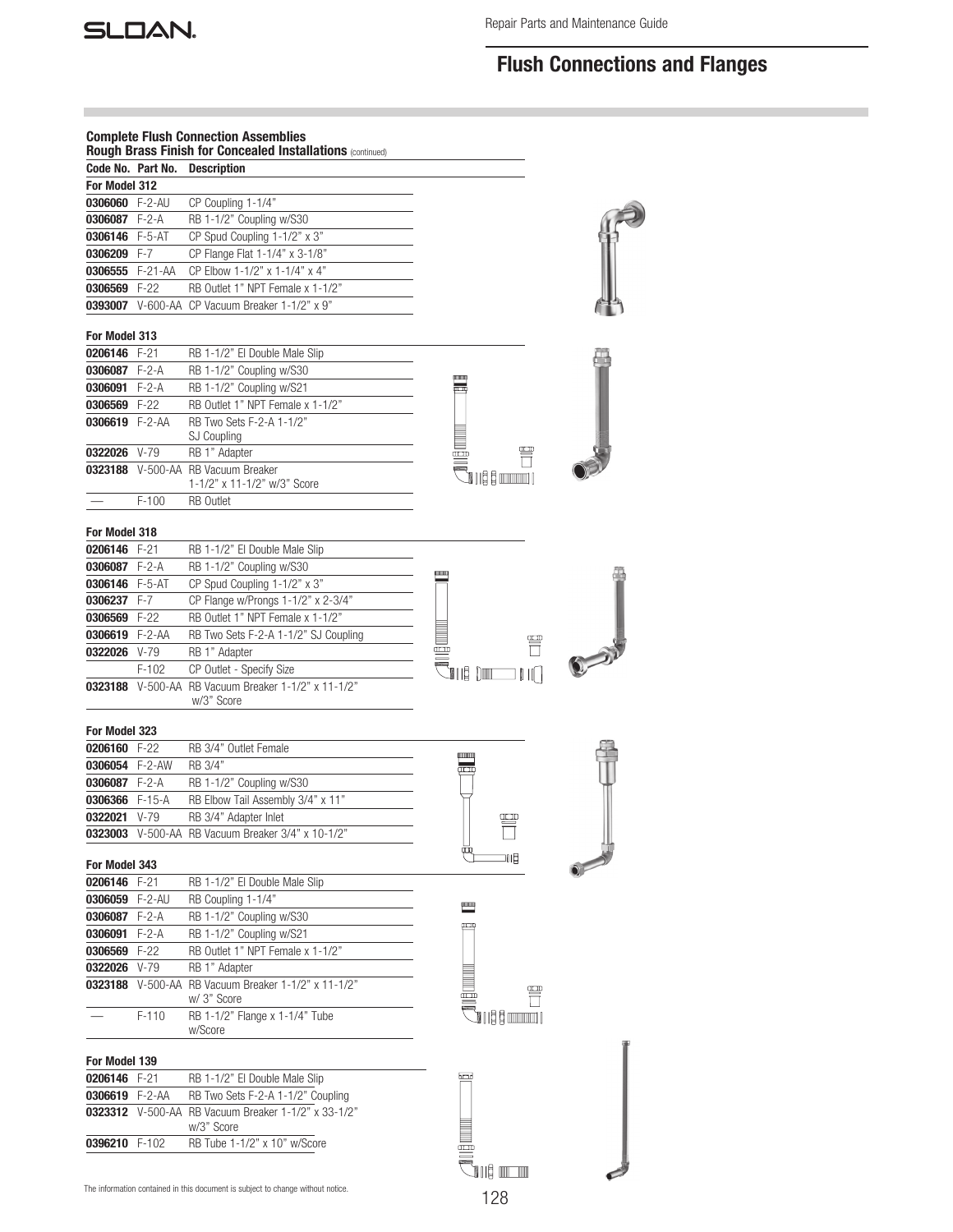# **SLOAN**

Code No. Part No. Description

0306204 F-7 1-1/4" Tube Flange **0306237** F-7 1-1/2" Tube Flange

**0306191** F-7 3/4" IPS CP Supply Flange 0306196 F-7 1" IPS CP Supply Flange **0306205** F-7 1-1/4" IPS CP Supply Flange

0306167 F-7 1/2" IPS CP Supply Flange **0306188** F-7 3/4" IPS CP Supply Flange **0306201** F-7 1" IPS CP Supply Flange 0306209 F-7 1-1/4" IPS CP Supply Flange

0396019 F-45-A 3/4" Heavy Supply Flange

0396020 F-45-A 1" Heavy Supply Flange

Wall Flange For Tubing

F-7 (2-3/4" O.D. X 5/8" Deep)

Supply Flange For Iron Pipe

F-7 (2-3/4" O.D.)

F-7 (2-3/4" O.D. Flat)

# Flush Connections and Flanges

| <b>Couplings and Gaskets</b><br><b>Item</b><br>No.<br>Code No.<br>Part No.<br><b>Description</b><br>$F-2-A$<br>$1 - 3$<br>$F-2-A$<br>0306052<br>3/4" CP Coupling Assembly<br>0306054<br>$F - 2 - A$<br>3/4" RB Coupling Assembly<br>0306077<br>$F - 2 - A$ | -1<br>2 |
|------------------------------------------------------------------------------------------------------------------------------------------------------------------------------------------------------------------------------------------------------------|---------|
|                                                                                                                                                                                                                                                            |         |
|                                                                                                                                                                                                                                                            |         |
|                                                                                                                                                                                                                                                            |         |
|                                                                                                                                                                                                                                                            |         |
| 1" CP Coupling Assembly                                                                                                                                                                                                                                    |         |
| $F-2-A$<br>1-1/4" CP Coupling Assembly<br>0306060                                                                                                                                                                                                          |         |
| 0306059<br>$F - 2 - A$<br>1-1/4" RB Coupling Assembly                                                                                                                                                                                                      |         |
| $F-2-A$<br>1-1/2" CP Coupling Assembly<br>0306093                                                                                                                                                                                                          |         |
| $F-2-A$<br>1-1/2" RB Coupling Assembly<br>0306088                                                                                                                                                                                                          |         |
| 1-1/2" CP Coupling Assembly<br>0306092<br>$F-2-A$<br>$3 - 4$                                                                                                                                                                                               | 5       |
| $F-2-A$<br>1-1/2" RB Coupling Assembly<br>0306087                                                                                                                                                                                                          |         |
| 5306113<br>$F-5$<br>3/4" SJ Gasket<br>$\mathbf{1}$                                                                                                                                                                                                         |         |
| 5306115<br>$F-5$<br>1" SJ Gasket                                                                                                                                                                                                                           |         |
| VBF-5<br>1-1/4" SJ Gasket<br>5322176                                                                                                                                                                                                                       |         |
| VBF-5<br>1-1/2" SJ Gasket<br>5322001                                                                                                                                                                                                                       |         |
| $F-3$<br>3/4" Friction Ring<br>$\overline{c}$<br>5306055                                                                                                                                                                                                   |         |
| $F-3$<br>1" Friction Ring<br>5306056                                                                                                                                                                                                                       |         |
| 5306057<br>$F-3$<br>1-1/4" Friction Ring                                                                                                                                                                                                                   |         |
| $F-3$<br>1-1/2" Friction Ring<br>5306058                                                                                                                                                                                                                   |         |
| $\star$<br>$F-2$<br>3/4" CP Coupling<br>3                                                                                                                                                                                                                  |         |
| $\star$<br>$F-2$<br>3/4" RB Coupling                                                                                                                                                                                                                       |         |
| $\star$<br>$F-2$<br>1" CP Coupling                                                                                                                                                                                                                         |         |
| $\star$<br>$F-2$<br>1-1/4" CP Coupling                                                                                                                                                                                                                     |         |
| $\star$<br>$F-2$<br>1-1/4" RB Coupling                                                                                                                                                                                                                     |         |
| 0306045PK F-2<br>1-1/2" CP Coupling                                                                                                                                                                                                                        |         |
| $\star$<br>$F-2$<br>1-1/2" RB Coupling                                                                                                                                                                                                                     |         |
| $1 - 1/2"$ Gasket<br>$S-30$<br>4<br>5319086                                                                                                                                                                                                                |         |
| 5<br>0319079<br>$S-21$<br>1-1/2" Rigid Seat                                                                                                                                                                                                                |         |
| $F-2-A$<br>1-1/2" with S-21 Seat<br>$3 - 5$<br>0306091<br><b>ANIIA</b><br>$ \sim$ $\sim$                                                                                                                                                                   |         |

\*N/A order appropriate F-2-A

#### NF-2-A

| 0396264 F-105         | 1-1/2" x 1-1/4" SJ Gasket         |  |
|-----------------------|-----------------------------------|--|
| 1-3 $0.314011$ NF-2-A | $1-1/2$ " x $1-1/4$ " SJ Reducing |  |
|                       | Coupling Assembly                 |  |

### Spud Coupling Assemblies

| $F-5-A$ |         |           |                                     |  |
|---------|---------|-----------|-------------------------------------|--|
| $1 - 4$ | 0306125 | $F-5-A$   | 3/4" CP Spud Coupling Assembly      |  |
|         | 0306132 | $F-5-A$   | 1" CP Spud Coupling Assembly        |  |
|         | 0306140 | $F-5-A$   | 1-1/4" CP Spud Coupling<br>Assembly |  |
|         | 0306146 | $F-5-A$   | 1-1/2" CP Spud Coupling<br>Assembly |  |
| $1 - 3$ | 0306516 | $F-20-AW$ | 3/4" Spud Coupling                  |  |
|         | 0306524 | F-20-AU   | 1-1/4" Spud Coupling                |  |
|         | 0306526 | $F-20-AT$ | 1-1/2" Spud Coupling                |  |
| 2       | 5306055 | $F-3$     | 3/4" Friction Ring                  |  |
|         | 5306056 | $F-3$     | 1" Friction Ring                    |  |
|         | 5306057 | $F-3$     | 1-1/4" Friction Ring                |  |
|         | 5306058 | $F-3$     | 1-1/2" Friction Ring                |  |
| 3       | 5306113 | $F-5$     | 3/4" SJ Gasket                      |  |
|         | 5306115 | $F-5$     | 1" SJ Gasket                        |  |
|         | 5322176 | VBF-5     | $1-1/4$ " Gasket                    |  |
|         | 5322001 | VBF-5     | $1-1/2$ " Gasket                    |  |
| 4       | 0306189 | $F-7$     | 3/4" Spud Flange                    |  |
|         | 0306197 | $F-7$     | 1" Spud Flange                      |  |
|         | 0306214 | $F-7$     | 1-1/4" Spud Flange                  |  |
|         | 0306238 | $F-7$     | 1-1/2" Spud Flange                  |  |

 with Set Screw for IPS For additional flanges, see 4.9.1

#### **Outlets**

3

₹

F-45-A

| Item |               | Part   |                                         |                |
|------|---------------|--------|-----------------------------------------|----------------|
| No.  | Code No.      | No.    | <b>Description</b>                      | $1-1/2$        |
|      | F-1 (Flanged) |        |                                         |                |
|      | 5319086       | $S-30$ | Gasket                                  |                |
| 2    | 0306007       | $F-1$  | 1-1/2" x 1-1/4" x 6" CP Flanged Outlet  |                |
|      | 0306009       | $F-1$  | 1-1/2" x 1-1/4" x 8" CP Flanged Outlet  |                |
|      | 0306012       | $F-1$  | 1-1/2" x 1-1/4" x 10" CP Flanged Outlet |                |
|      | 0306013       | $F-1$  | 1-1/2" x 1-1/4" x 12" CP Flanged Outlet |                |
|      | 0306031       | $F-1$  | 1-1/2" x 6" CP Flanged Outlet           |                |
|      | 0306034       | $F-1$  | 1-1/2" x 8" CP Flanged Outlet           | $1 - 1/4$      |
|      | 0306039       | $F-1$  | 1-1/2" x 10" CP Flanged Outlet          | Dimensions for |
|      | 0306044       | $F-1$  | 1-1/2" x 12" CP Flanged Outlet          | 1-1/4" Tube    |

with Set Screw for IPS

3

 $\widehat{\ll}$ 

 $\bigotimes$ 

ಕು

#### F-22 5319086 S-30 Gasket

|  | <u>wu i uuwu</u> | ,,,,,, | ,,,,,,,,,,,                                   |  |
|--|------------------|--------|-----------------------------------------------|--|
|  |                  |        | <b>0206159</b> F-22 1/2" IPS RB Female Outlet |  |
|  | 0206160          |        | F-22 3/4" IPS RB Female Outlet                |  |
|  | 0306569          |        | F-22 1" IPS RB Female Outlet                  |  |
|  |                  |        |                                               |  |

#### F-22-A

| $1-2$ | <b>0306574</b> F-22-A1-1/4" IPS RR Union Outlet |  |
|-------|-------------------------------------------------|--|
|       | Assembly                                        |  |
|       | 0306575    F-22-A1-1/4" IPS CP Union Outlet     |  |
|       | Assembly                                        |  |
|       | <b>5319086</b> S-30 Gasket                      |  |
|       |                                                 |  |

## F-29-A

|  |                                          | <b>5319086</b> S-30 Gasket                   |  |  |  |
|--|------------------------------------------|----------------------------------------------|--|--|--|
|  | <b>0306767</b> F-29-A3/4" x 6" CP Outlet |                                              |  |  |  |
|  |                                          | <b>0306769</b> F-29-A3/4" x 7-1/2" RB Outlet |  |  |  |
|  |                                          | <b>0306773</b> F-29-A3/4" x 8-1/2" CP Outlet |  |  |  |
|  |                                          | 0306791  F-29-A3/4" x 10-1/2" RB Outlet      |  |  |  |



The information contained in this document is subject to change without notice. Note: 3-1/2" spud flange available in old style only.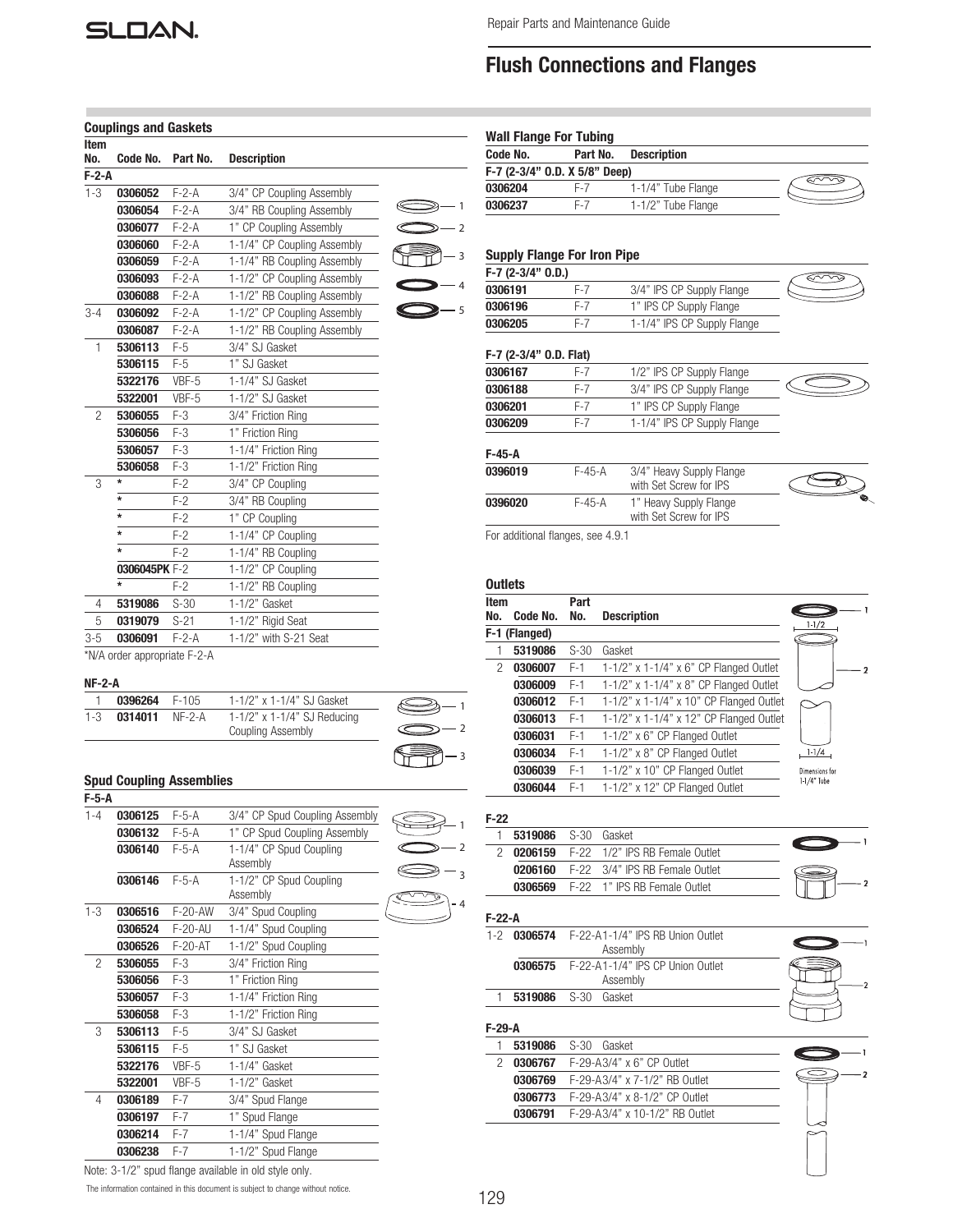

# Flush Connections and Flanges

| <b>Outlets</b> (continued) |          |                                                  |  |
|----------------------------|----------|--------------------------------------------------|--|
| Code No.                   | Part No. | <b>Description</b>                               |  |
| $F-101$                    |          |                                                  |  |
| 0396060                    | $F-101$  | 3/4" x 4-1/2" CP Outlet                          |  |
| 0396100                    | $F-101$  | 1-1/2" x 6" CP Outlet                            |  |
| 0396113                    | $F-101$  | 1-1/2" x 9" CP Outlet                            |  |
| 0396119                    | $F-101$  | 1-1/2" x 10-1/2" CP Outlet                       |  |
| 0396127                    | $F-101$  | 1-1/2" x 13-1/2" CP Outlet                       |  |
| 0396134                    | $F-101$  | 1-1/2" x 18-1/2" CP Outlet                       |  |
| 0396142                    | $F-101$  | 1-1/2" x 21-1/2" CP Outlet                       |  |
| 0396147                    | $F-101$  | 1-1/2" x 24-1/2" CP Outlet                       |  |
| F-102 (Scored - Both Ends) |          |                                                  |  |
| 0396175                    | $F-102$  | 1-1/4" x 5" RB Outlet.                           |  |
|                            |          | 3-3/4" "L" Dimension                             |  |
| 0396176                    | $F-102$  | $1-1/4" \times 6"$ RB Outlet,                    |  |
|                            |          | 4-3/4" "L" Dimension                             |  |
| 0396177                    | $F-102$  | 1-1/4" x 7" RB Outlet,                           |  |
| 0396178                    | $F-102$  | 5-3/4" "L" Dimension<br>1-1/4" x 8" RB Outlet,   |  |
|                            |          | 6-3/4" "L" Dimension                             |  |
| 0396179                    | $F-102$  | $1-1/4$ " x 9" RB Outlet,                        |  |
|                            |          | 7-3/4" "L" Dimension                             |  |
| 0396180                    | $F-102$  | 1-1/4" x 10" RB Outlet,                          |  |
|                            |          | 8-3/4" "L" Dimension                             |  |
| 0396181                    | $F-102$  | 1-1/4" x 11" RB Outlet,                          |  |
|                            |          | 9-3/4" "L" Dimension<br>1-1/4" x 12" RB Outlet,  |  |
| 0396182                    | $F-102$  | 10-3/4" "L" Dimension                            |  |
| 0396183                    | $F-102$  | 1-1/4" x 13" RB Outlet.                          |  |
|                            |          | 11-3/4" "L" Dimension                            |  |
| 0396184                    | $F-102$  | 1-1/4" x 14" RB Outlet,                          |  |
|                            |          | 12-3/4" "L" Dimension                            |  |
| 0396185                    | $F-102$  | 1-1/4" x 15" RB Outlet,                          |  |
|                            |          | 13-3/4" "L" Dimension                            |  |
| 0396186                    | $F-102$  | 1-1/4" x 16" RB Outlet,<br>14-3/4" "L" Dimension |  |
| 0396678                    | $F-102$  | 1-1/2" x 5" RB Outlet,                           |  |
|                            |          | 3-3/4" "L" Dimension                             |  |
| 0396674                    | $F-102$  | $1-1/2$ " x 6" RB Outlet,                        |  |
|                            |          | 4-3/4" "L" Dimension                             |  |
| 0396194                    | $F-102$  | 1-1/2" x 7" RB Outlet,                           |  |
|                            |          | 5-3/4" "L" Dimension                             |  |
| 0396201                    | $F-102$  | 1-1/2" x 8" RB Outlet,                           |  |
| 0396206                    |          | 6-3/4" "L" Dimension<br>1-1/2" x 9" RB Outlet.   |  |
|                            | F-102    | 7-3/4" "L" Dimension                             |  |
| 0396210                    | $F-102$  | 1-1/2" x 10" RB Outlet.                          |  |
|                            |          | 8-3/4" "L" Dimension                             |  |
| 0396214                    | $F-102$  | 1-1/2" x 11" RB Outlet,                          |  |
|                            |          | 9-3/4" "L" Dimension                             |  |
| 0396217                    | F-102    | 1-1/2" x 12" RB Outlet.                          |  |
|                            |          | 10-3/4" "L" Dimension                            |  |
| 0396220                    | $F-102$  | 1-1/2" x 13" RB Outlet,<br>11-3/4" "L" Dimension |  |
| 0396221                    | F-102    | 1-1/2" x 14" RB Outlet,                          |  |
|                            |          | 12-3/4" "L" Dimension                            |  |
| 0396224                    | F-102    | 1-1/2" x 15" RB Outlet,                          |  |
|                            |          | 13-3/4" "L" Dimension                            |  |
| 0396715                    | $F-102$  | 1-1/2" x 16" RB Outlet,                          |  |
|                            |          | 14-3/4" "L" Dimension                            |  |

| Code No.                         | Part No.  | <b>Description</b>                                           |  |
|----------------------------------|-----------|--------------------------------------------------------------|--|
| Special F-102 (Scored - One End) |           |                                                              |  |
| 0396163                          | $F-102$   | 1-1/4" x 8" CP Outlet.<br>3-3/4" "L" Dimension               |  |
| 0396164                          | $F-102$   | 1-1/4" x 9" CP Outlet.<br>4-3/4" "L" Dimension               |  |
| 0396171                          | $F-102$   | 1-1/4" x 15" CP Outlet,<br>10-3/4" "L" Dimension             |  |
| 0396669                          | $F-102$   | 1-1/2" x 8" CP Outlet,<br>3-3/4" "L" Dimension               |  |
| 0396670                          | $F-102$   | 1-1/2" x 9" CP Outlet.<br>4-3/4" "L" Dimension               |  |
| 0396671                          | $F-102$   | 1-1/2" x 10" CP Outlet.<br>5-3/4" "L" Dimension              |  |
| 0396679                          | $F-102$   | 1-1/2" x 11" CP Outlet.<br>6-3/4" "L" Dimension              |  |
| 0396672                          | $F-102$   | 1-1/2" x 12" CP Outlet.<br>7-3/4" "L" Dimension              |  |
| 0396673                          | $F-102$   | 1-1/2" x 13" CP Outlet.<br>8-3/4" "L" Dimension              |  |
| 0396713                          | $F-102$   | 1-1/2" x 14" CP Outlet.<br>9-3/4" "L" Dimension              |  |
| 0396714                          | $F-102$   | 1-1/2" x 15" CP Outlet.<br>10-3/4" "L" Dimension             |  |
| 0396716                          | $F-102$   | 1-1/2" x 16" CP Outlet.<br>11-3/4" "L" Dimension             |  |
| $F-201$                          |           |                                                              |  |
| 0396455                          | $F-201$   | 1-1/2" x 1-1/4" x 9" CP Outlet                               |  |
| 0396456PK                        | $F-201$   | 1-1/2" x 1-1/4" x 11" CP Outlet                              |  |
| 0396461                          | $F-201$   | 1-1/2" x 1-1/4" x 11" CP Outlet                              |  |
| 0396464                          | $F-201$   | $1 - 1/2$ " x $1 - 1/4$ " x $21 - 1/2$ "<br><b>CP</b> Outlet |  |
| 0396468PK                        | $F - 201$ | 1-1/2" x 1-1/4" x 10" CP Outlet                              |  |

### Offset Outlet Tubes

| 0396202 | $F-66-A$ | 3/4" x 1" Offset x 13-1/4"        |
|---------|----------|-----------------------------------|
| 0396203 | $F-67-A$ | $3/4$ " x 1-1/2" Offset x 13-1/4" |
| 0396204 | $F-68-A$ | $3/4$ " x 2" Offset x 13-1/4"     |
| 0396530 | F-188    | 1-1/2" x 1" Offset x 13-1/4"      |
| 0396532 | F-189    | 1-1/2" x 1-1/2" Offset x 13-1/4"  |
| 0396534 | $F-190$  | 1-1/2" x 2" Offset x 13-1/4"      |
|         |          |                                   |

1 ½" 1 ½"

4 ¼" 4 ¼"

Designed for use with V-600-A or V-500-A "short" Vacuum Breaker. Each tube is 13-1/4" in length.

For 3/4" tubes, and "short" Vacuum Breaker, use F-2-A Coupling S-30 Gasket (Code No. 0306092).

For 1-1/2" tubes, and "short" Vacuum Breaker, use F-2-A Coupling with Slip Gasket (Code No. **0306093**)

### F-31-AA (For High Clearance Offset and Rigid Application)

| 0306919 | $F-31 - AA$                        | $1-1/2$ " x 8-1/4" CP Flanged and<br>Coupling Outlet ASM W/1" Offset | $S-30$ |
|---------|------------------------------------|----------------------------------------------------------------------|--------|
| 0306921 | $F-31 - AA$                        | $1-1/2$ " x 8-1/4" CP Flanged and<br>Coupling Outlet ASM W/2" Offset | l3"    |
| 0306922 | $F-31 - AA$                        | 1-1/2" x 9-3/4" CP Flanged and<br>Coupling Outlet ASM W/2" Offset    |        |
|         | F-182 Flanged Outlet Tube w/Offset |                                                                      |        |

| 0396525 | $1-1/2$ " x 8" x 1-1/2" Offset |  |
|---------|--------------------------------|--|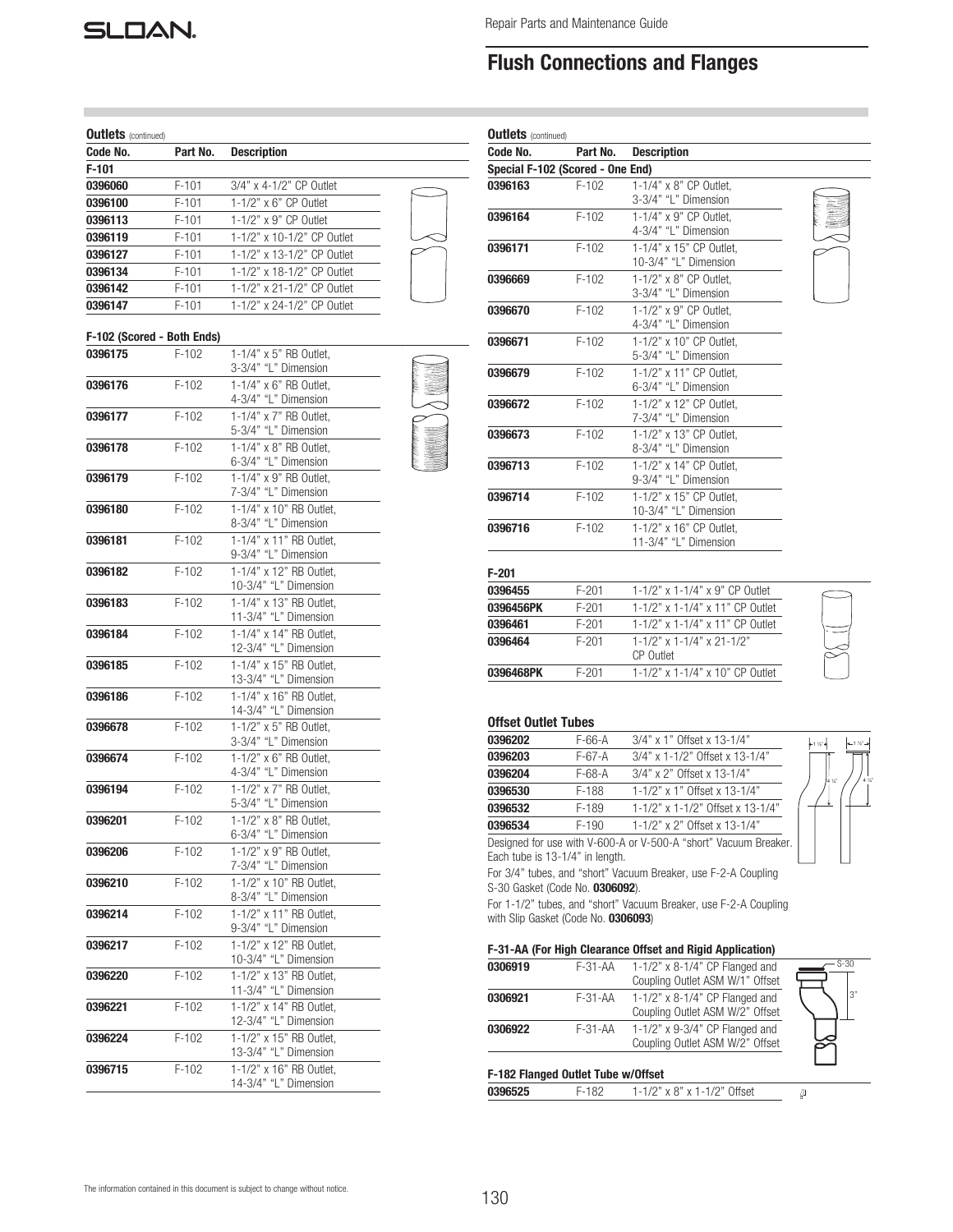# **SLOAN.**

# Flush Connections and Flanges

| <b>Elbows</b> |             |                                                 |  |
|---------------|-------------|-------------------------------------------------|--|
| Code No.      | Part No.    | <b>Description</b>                              |  |
| $F-15-A$      |             |                                                 |  |
| 0306341       | $F-15-A$    | 3/4" CP SJ WII with Tail<br>4-5/8" C to E       |  |
| 0306472       | $F-15-A$    | 1-1/4" CP SJ WII with Tail<br>4-5/8" C to E     |  |
| 0306340       | F-15-A      | 3/4" RB SJ Ell & Tail<br>F/ 3-3/4" L Dimension  |  |
| 0306344       | $F-15-A$    | 3/4" RB SJ Ell & Tail<br>F/ 5-3/4" L Dimension  |  |
| 0306350       | $F-15-A$    | 3/4" RB SJ Ell & Tail<br>F/ 6-3/4" L Dimension  |  |
| 0306355       | $F-15-A$    | 3/4" RB SJ Ell & Tail<br>F/ 7-3/4" L Dimension  |  |
| 0306358       | $F-15-A$    | 3/4" RB SJ Ell & Tail<br>F/ 8-3/4" L Dimension  |  |
| 0306362       | $F-15-A$    | 3/4" RB SJ Ell & Tail<br>F/ 9-3/4" L Dimension  |  |
| 0306366       | $F-15-A$    | 3/4" RB SJ Ell & Tail<br>F/ 10-3/4" L Dimension |  |
| F-21-AA       |             |                                                 |  |
| 0306555       | $F-21-AA$   | 1-1/2" x 1-1/4" CP Ell<br>with Tail 5 C to E    |  |
| 0306558       | $F-21 - AA$ | 1-1/2" x 1-1/4" CP Ell<br>with Tail 8 C to E    |  |
| F-25-A        |             |                                                 |  |
| 0306671       | $F-25-A$    | 1-1/2" RB SJ Ell with Tail 4" C to E            |  |
| 0306678       | $F-25-A$    | 1-1/2" RB SJ EII<br>with Tail $5-1/2"$ C to E   |  |
| 0306682       | F-25-A      | 1-1/2" RB SJ EII<br>with Tail $7-1/2"$ C to E   |  |
| 0306683       | $F-25-A$    | 1-1/2" RB SJ EII<br>with Tail $8-1/2"$ C to E   |  |
| 0306687       | F-25-A      | 1-1/2" RB SJ Ell with Tail 9" C to E            |  |
| 0306688       | $F-25-A$    | 1-1/2" RB SJ EII<br>with Tail 9-1/2" C to E     |  |
| 0306712       | F-25-A      | 1-1/2" RB SJ Ell with Tail 14" C to E           |  |
| 0306737       | $F-25-A$    | 1-1/2" RB SJ EII<br>with Tail 18-1/2" C to E    |  |
| 0306719       | $F-25-A$    | 1-1/2" RB SJ Ell with Tail 20" C to E           |  |
| F-43-A        |             |                                                 |  |

| 0396009 | F-43-A    | 1" CP Outlet A7 Street Ell (Royal <sup>®</sup> ) |  |
|---------|-----------|--------------------------------------------------|--|
| 0396010 | $F-4.3-A$ | 1" CP Outlet A7 Street Ell (Crown <sup>®</sup> ) |  |
|         |           |                                                  |  |



| <b>Tube Ends</b> |          |                                                 |  |
|------------------|----------|-------------------------------------------------|--|
| Code No.         | Part No. | <b>Description</b>                              |  |
| $F-109$          |          |                                                 |  |
| 0396265          | $F-109$  | $1-1/4$ " x 5" x 8-1/2" CP<br>Tube Bend         |  |
| 0396283          | $F-109$  | 1-1/4" x 5" x 11-1/2" CP<br>Tube Bend           |  |
| 0396288          | $F-109$  | 1-1/4" x 5" x 13-1/2" CP<br>Tube Bend           |  |
| 0396289          | $F-109$  | $1 - 1/4$ " x 5" x 16" CP<br>Tube Bend          |  |
| 0396290          | $F-109$  | 1-1/4" x 5" x 21" CP<br>Tube Bend               |  |
| 0396291          | $F-109$  | 1-1/4" x 5" x 24" CP<br><b>Tube Bend</b>        |  |
| 0396293          | $F-109$  | $1-1/2$ " x 5" x 8-1/2" CP<br><b>Tube Bend</b>  |  |
| 0396310          | $F-109$  | $1-1/2$ " x 5" x 11-1/2" CP<br><b>Tube Bend</b> |  |
| 0396316          | $F-109$  | 1-1/2" x 5" x 13-1/2" CP<br><b>Tube Bend</b>    |  |
| 0396320          | $F-109$  | $1-1/2$ " x 5" x 16" CP Tube Bend               |  |
| 0396322          | $F-109$  | 1-1/2" x 5" x 21" CP Tube Bend                  |  |
| 0396326          | $F-109$  | 1-1/2" x 5" x 24" CP Tube Bend                  |  |

### Miscellaneous

| V-75    |          |                                                |   |
|---------|----------|------------------------------------------------|---|
| 0322013 | V-75     | Inlet Adaptor for old style Royal <sup>®</sup> |   |
| 0322015 | $V - 75$ | Inlet Adaptor for old style Crown <sup>®</sup> | € |
|         |          |                                                |   |

### Special V-79

| 0322021 | SnI V-79. | 3/4" RB Inlet Adaptor |   |
|---------|-----------|-----------------------|---|
| 0322026 | SnI V-79  | 1" RB Inlet Adaptor   | M |



 $\overline{\phantom{0}}$